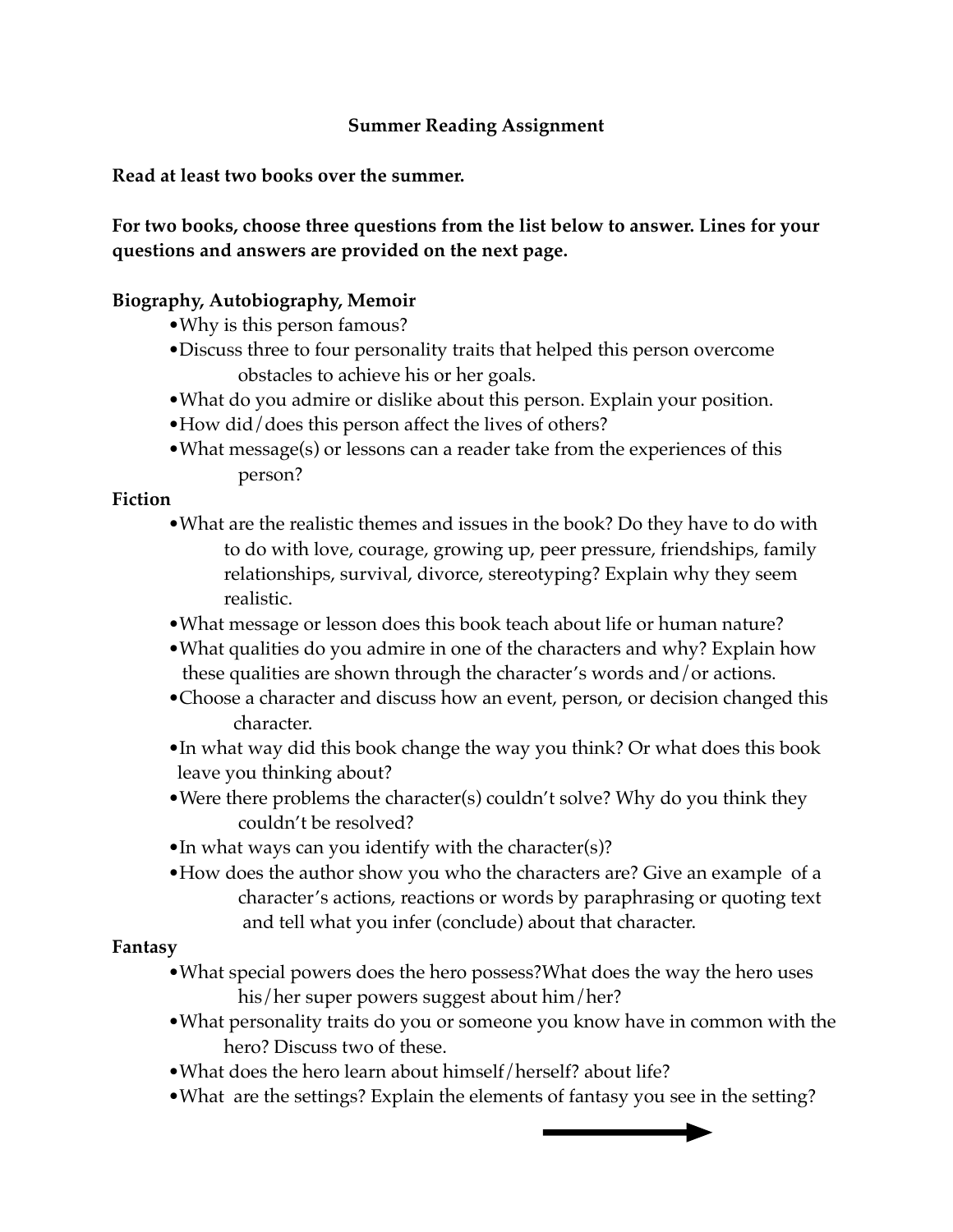### Nonfiction

- . What new information did you learn from this book?
- . What did you learn from photographs? charts? illustrations?
- . Did this book change your thinking on this topic? Or what does this book leave you thinking about?
- Did the author weave opinions in with facts? Can you find examples of each?

| Title / Author of Book |
|------------------------|
|                        |
|                        |
|                        |
| Your Response          |
|                        |
|                        |
|                        |
|                        |
|                        |
|                        |
|                        |
|                        |
| Your Response          |
|                        |
|                        |
|                        |
|                        |
|                        |
|                        |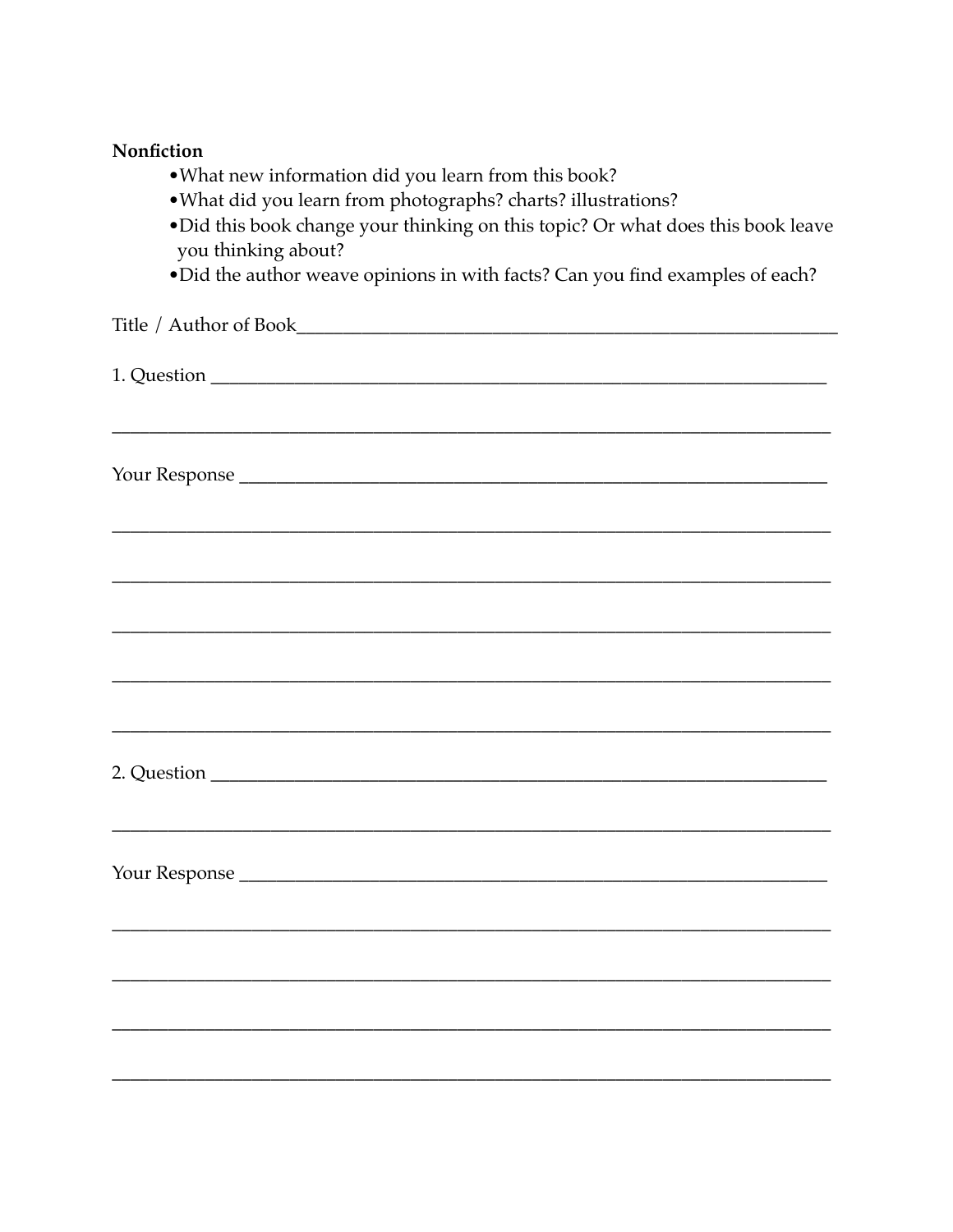| <u> 1989 - Johann Barn, mars an t-Amerikaansk politiker (* 1989)</u> |
|----------------------------------------------------------------------|
|                                                                      |
|                                                                      |
|                                                                      |
|                                                                      |
|                                                                      |
|                                                                      |
|                                                                      |
|                                                                      |
|                                                                      |
|                                                                      |
|                                                                      |